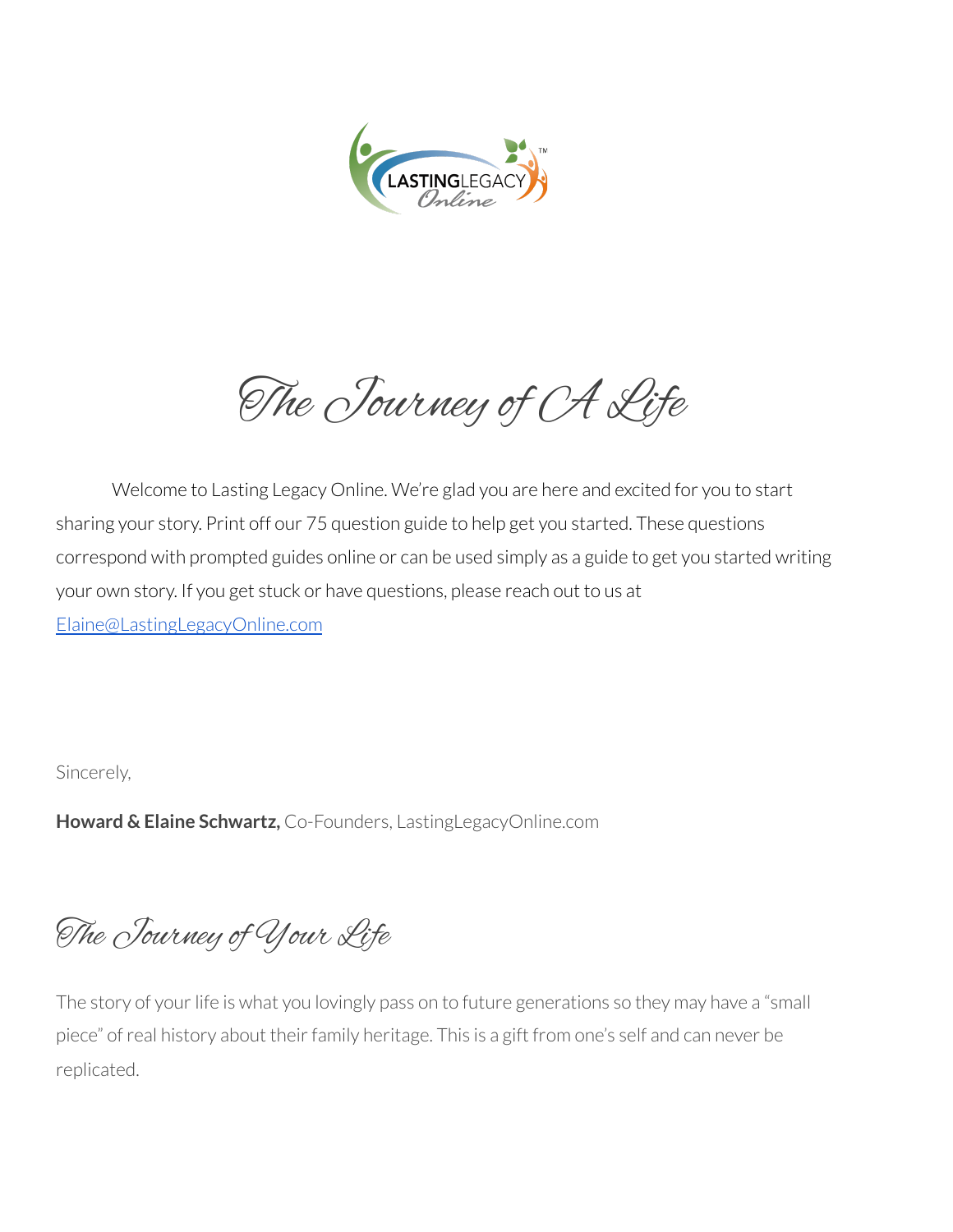

Contemplate the questions before you answer them. If something doesn't apply, leave it blank. If you don't want to answer a question, skip it.

To make your stories more meaningful, add photos, describe details such as smells, sounds, colors, shapes, textures, and flavors. Make the reader "see" you and your personality through your words. Provide as many examples as you deem appropriate.

Sometimes, delving into the past can elicit unpleasant and painful memories. You don't have to write about those memories but if it helps to do so, try and write them in the way that made you who you are. Overcoming adversity and being responsible for our actions are some of the greatest lessons life is able to teach us. If it is too difficult, skip to the next question. Remember that writing can be therapeutic and future generations will be interested in your evolution. Your story may unite, resonate, or touch a chord with your readers. Family or not.

Remember, telling the story of one's life is to help reveal and preserve for others the essence of one's life and the insights you have collected throughout the years. The story of your life is a priceless legacy for future generations.

This time of reflection will not only benefit your loved ones, but also you. You will gain more wisdom and insight into who you are. The time you spend recording your memories and reflections will be transformed into an unforgettable connection to your family and future generations.

Try to convey your life goals, your hidden dreams and how you acted upon them. Describe the concept of yourself in your stories, what shaped your personality and how you perceived yourself then and now. You may begin to think that the details of your memories are not important, but that's far from true. Many people leave material wealth, but seldom a package of memories of their lives.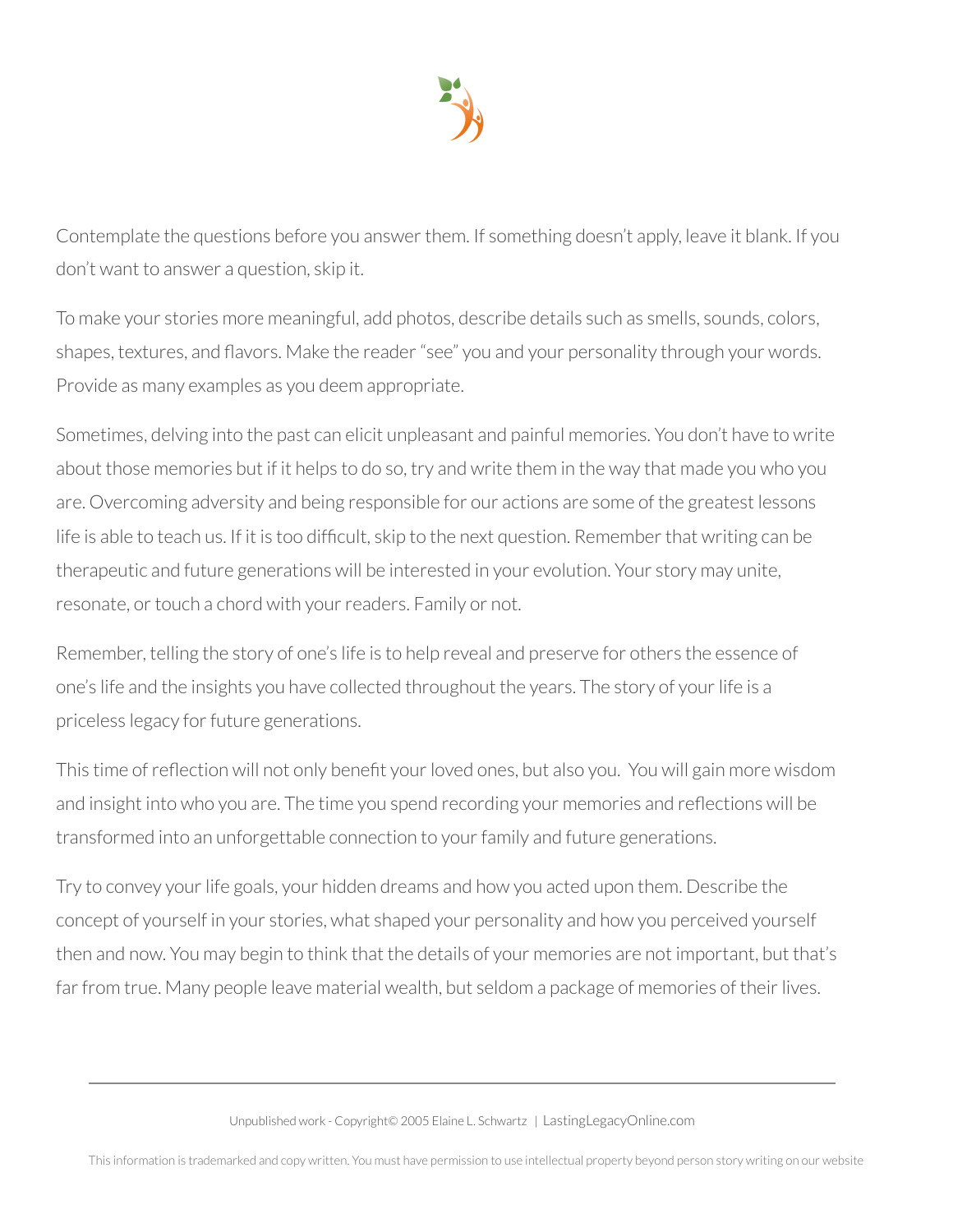

Remembering so we don't forget; that's what you are doing. Unless we preserve our stories, they will be lost over time. Your writing may certainly become legends handed down through time. Try to portray yourself as a whole person, your inner fears, your longings, and aspirations. If you are having trouble remembering specific descriptions, think about "things" in your past and what they meant to you. Not just material objects, but rather repositories of memories often rich with emotional significance.

When one of these memories resurfaces, write it down in the question that seems most appropriate. You can go to Edit on the tool bar, then Find, and type word(s) that might be asked in a question about your memory.

Your"Lasting Legacy" is meant to be a combined autobiography, memoir, and ethical will. You should write about what you want others to know about you. Some of your history has individual stories, with a plot, a climax and a moral. If you want your legacy to contain more "memoirs" than written as an autobiography, write the answers to the questions with a theme in mind, and write about them in a way that emphasizes your values.

As you finish writing your life stories, remember the legend and theory about the "Butterfly Effect." Through the years we have been touched by many lives and our life has touched others. Keep this in mind as you navigate your way through the site. What you write will become legend to those who love and cherish you most.

This information is trademarked and copy written. You must have permission to use intellectual property beyond person story writing on our website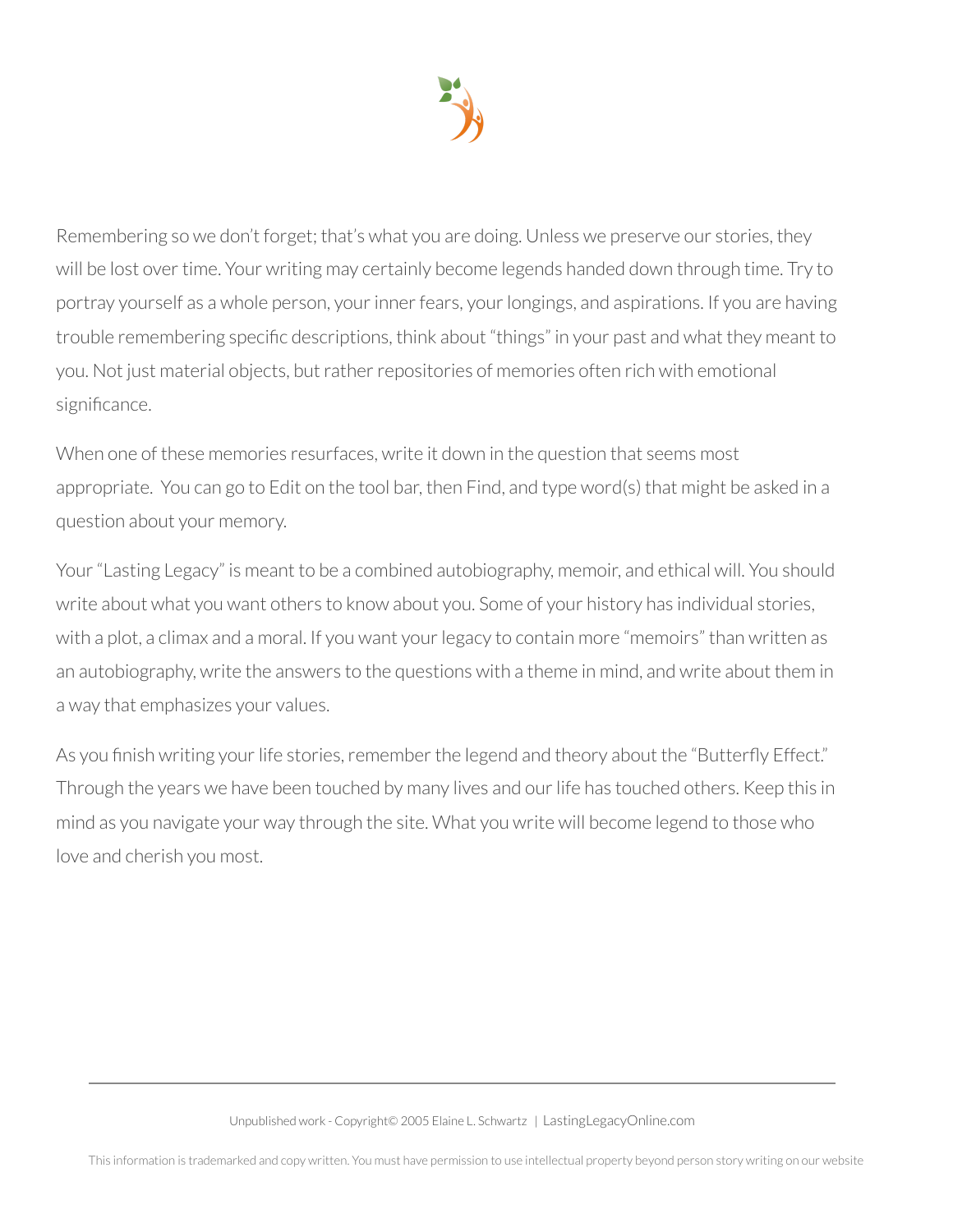75 Question Guide

The Early Years of My Childhood

- 1. What was your birth date and what time were you born, if you know?
- 2. What city, state or country were you born in?
- 3. What was your father's name?
- 4. What was your mother's name?
- 5. What were your grandparent's names?
- 6. If you knew your grandparents, describe them in a few paragraphs. Examples: visiting their home, spending time together, going places together.
- 7. Were you the only child born to your parents? If not, what was your birth order?
- 8. If applicable, describe your siblings and share their birthdates.
- 9. What was your earliest childhood memory?
- 10.Describe your most vivid childhood memory.
- 11. What was your fondest childhood memory?
- 12.Describe what you remember most about your parents orthe person(s) who raised you.
- 13.What attribute or value did you most appreciate about each of your parents?
- 14. What childhood memory or tradition did your parents or other family member(s) impart upon you that you passed along to your own family members?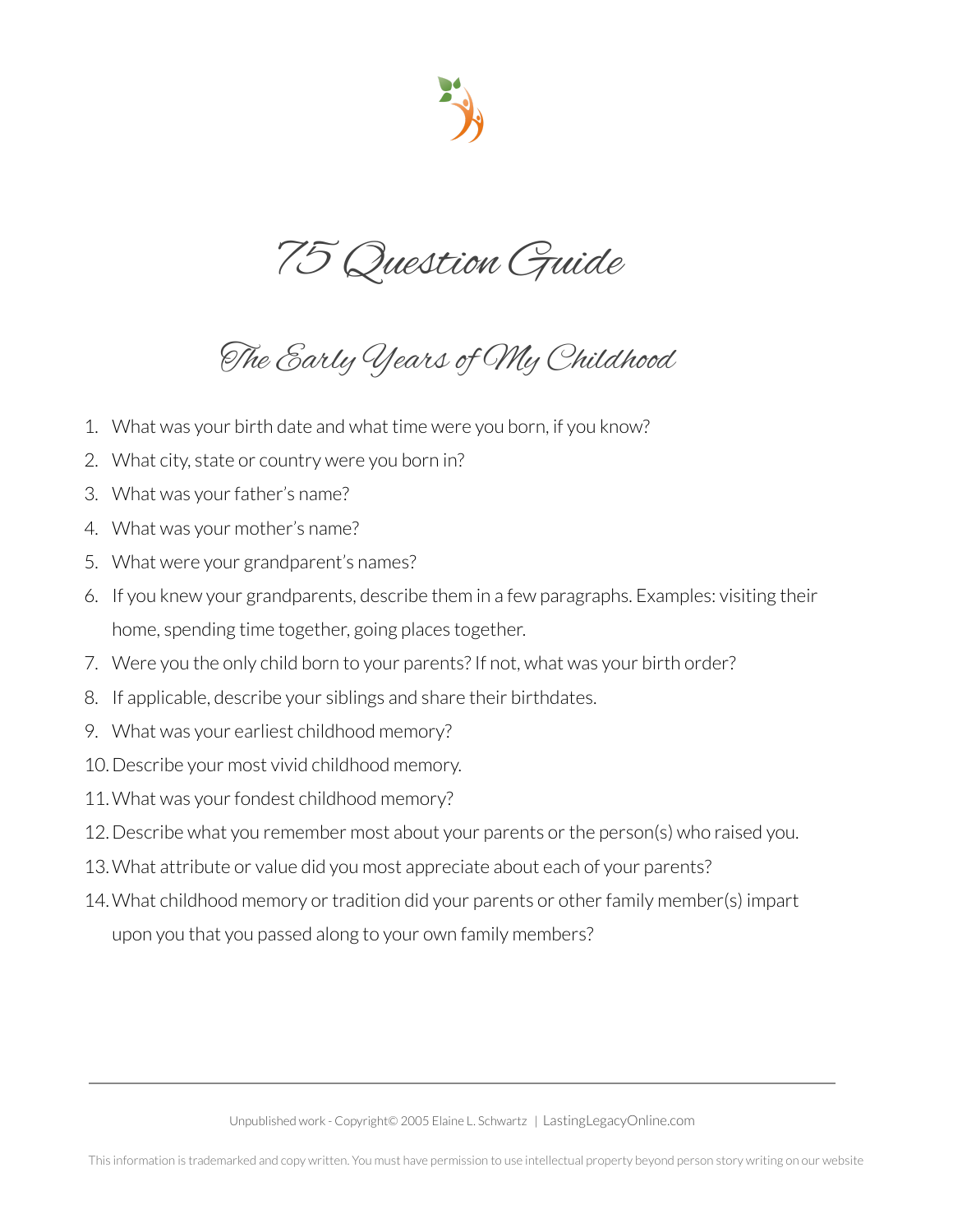## My Adolescent and Early School Years

- 15.Describe where you went to school
- 16. What were the name(s) of your favorite teachers? Do you have a particular memory from elementary school that still resonates with you today? Do you remember how many students were in your class? What was your favorite subject?
- 17. Detail what you enjoyed most, or least, about the school you attended.
- 18.What was the name of your best friend? What do you remember most about him/her?
- 19.Did you sufferfrom any childhood illnesses? If so, who would take care of you, and what food did you eat to feel better?
- 20.Where did you go after school? Did you go home, to a relative's, or stay somewhere else? Did you have chores or other responsibilities?
- 21.During the summers of your younger childhood years (before high school) what would you do? Where would you go? What was your favorite thing to do?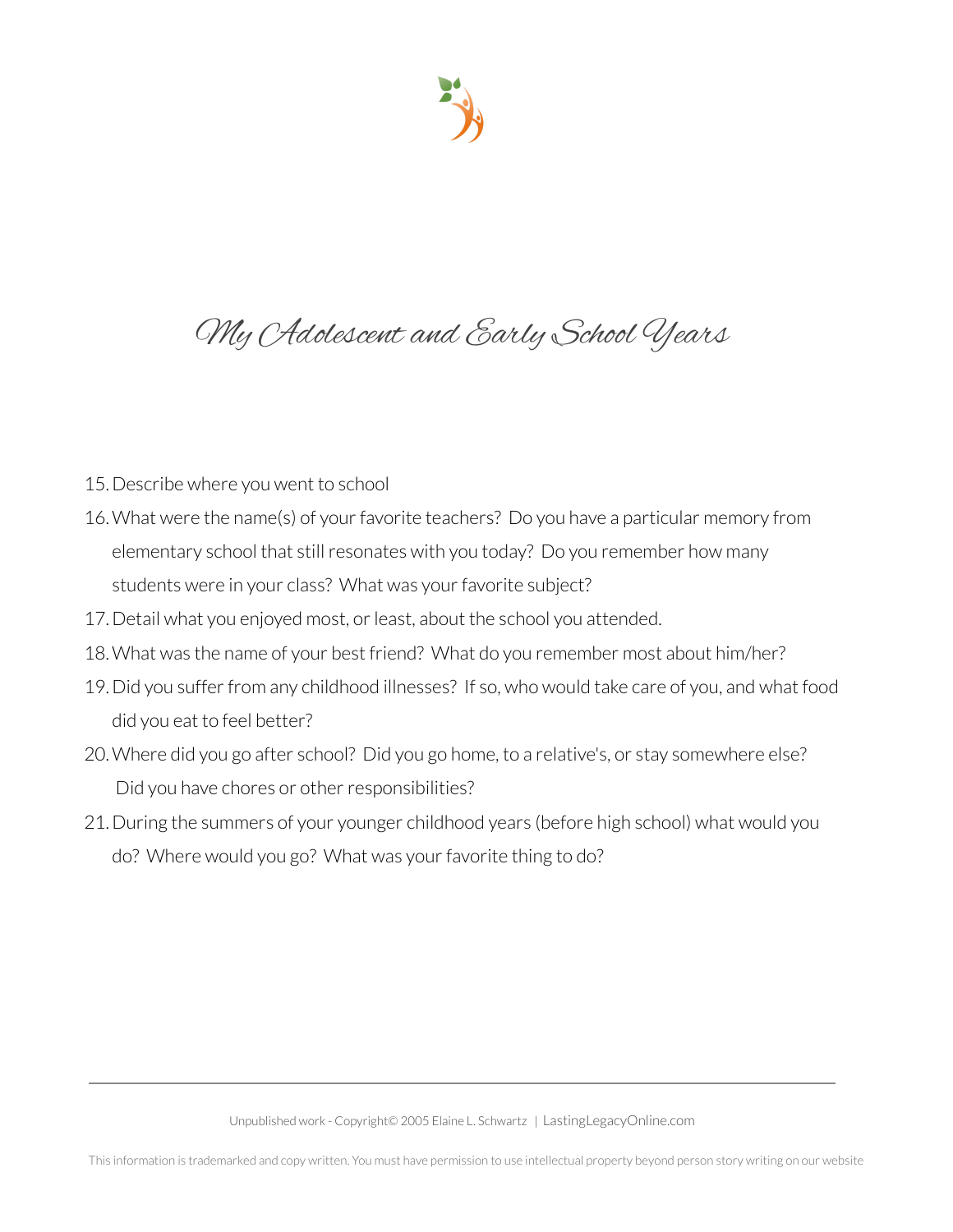

# Coming of Age – My Teenage Years and early Twenties

- 22. Describe when you felt like an adult for the first time.
- 23.Talk about your closest friendships in high school. What did you do together? How long did these friendships last? What did you and your friends do on the weekends?
- 24. What other activities at school were you involved with other than classes?
- 25. Did you have a "rites of passage" into adulthood with a special faith or family celebration? If so, describe what happened and when spirituality became important to you.
- 26.If you graduated from high school, describe the graduation. Who came? Did you have a party afterwards to celebrate?
- 27.What do you remember about your first job? Where was it at and what did you do? Did you enjoy it, or was it simply a means to making money?
- 28.Where did you live when you moved out of the family home where you were raised?
- 29.If you attended college, where did you go? How did you make the decision of which college to attend?
- 30.Did you meet someone important to you at university?
- 31.Are you married? If so, are you married to your first spouse? If not, how long did that relationship last? What is your relationship status now?
- 32.If you wish to expand upon yourrelationship, such as your engagement, wedding or honeymoon, please feel free to do so here.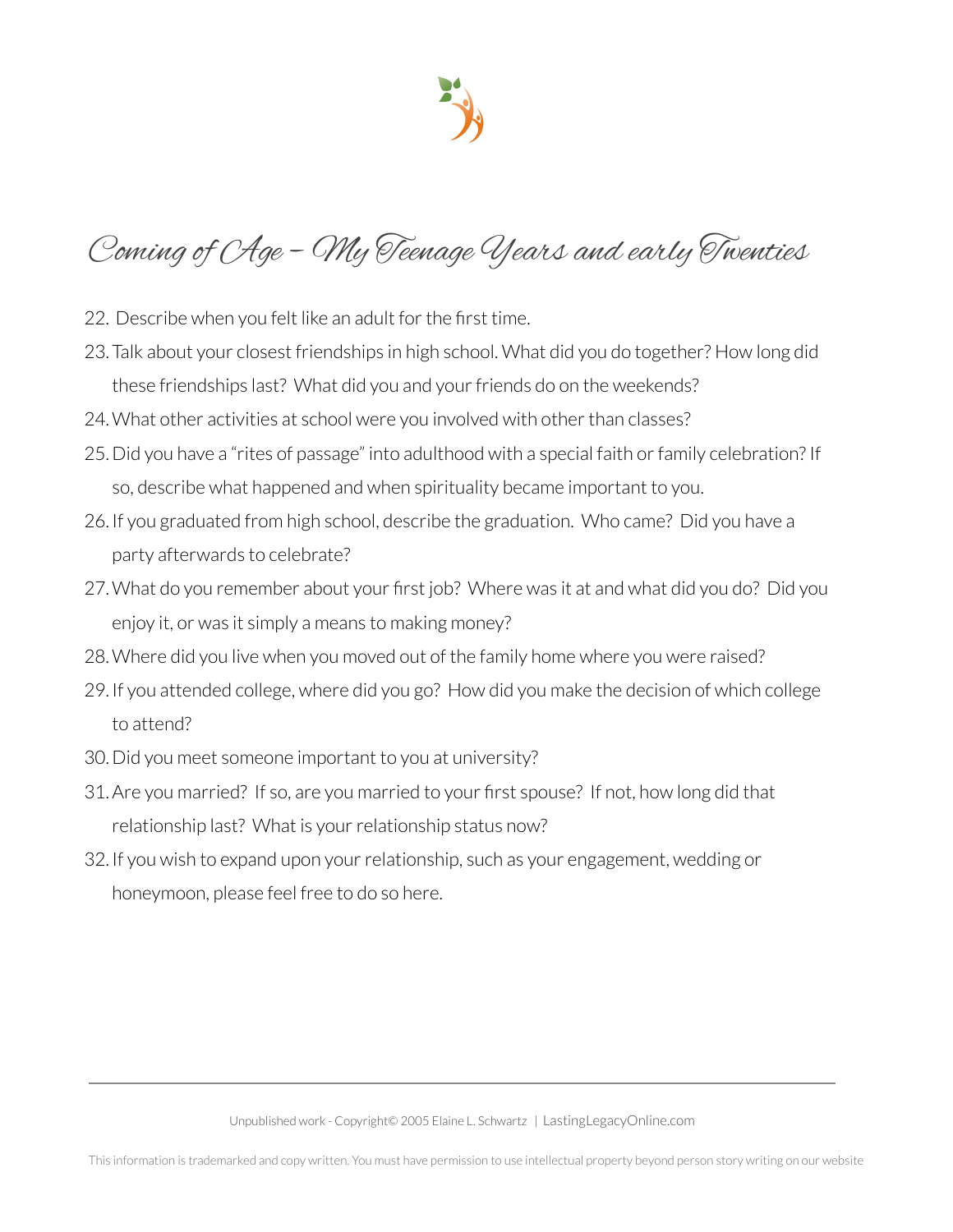

My Adulthood

- 33.Do you have children? If so, how many?
- 34. Describe what you remember about the births of your children, raising them, and any other special memories of when they were little. If you did not have children, was there someone in your life that was equally as important to you?
- 35.Describe special memories about each of your children or other special members of the family, such as a prized pet. Share a specific event for each one and what made them unique.
- 36.Describe your work life, what you did, where you worked, and how long you worked there. Include what you feel to be the most important or significant position you ever held and why.
- 37.During your young adulthood years, what did you do during the hours you weren't working?
- 38. Describe the individuals in your life who were particularly important to you (at this point in your life).
- 39. What would you consider to be your greatest professional accomplishment?
- 40. What would you consider to be your greatest personal accomplishment?
- 41.If you made some type of positive impact on your community, your state, or nation, that you would like future generations to know about, describe it here.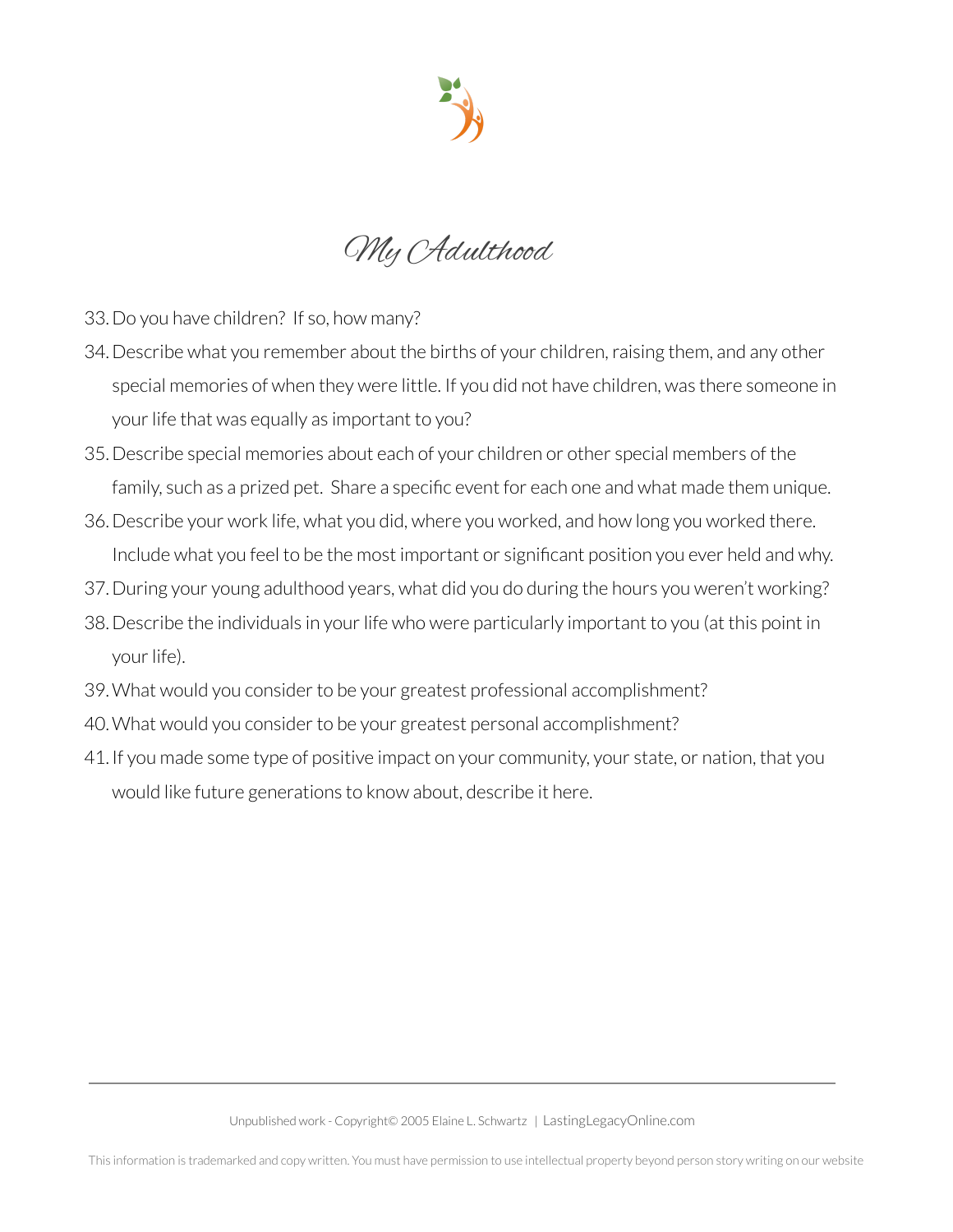Life Memories & Favorite Things

- 42. Did you have a green thumb or other "creative" talents? If so, what were they?
- 43. What is your favorite color? What is your favorite song?
- 44. Do you have a particular life lesson or saying that you wish to pass down to others?
- 45.If you are able to do so, name at least three people who made a significant impact upon your life and why.
- 46.If you ever attended family reunions, tell where they were and what you remember about them. What were some of the last names other than yours at these reunions?
- 47. Did you have any superstitions in your life, i.e. with sports, or ones handed down through the generations before you? If so, describe them in detail.
- 48. What was your favorite meal as a child and who made it?
- 49. What was your children or other family member's favorite meal of yours?
- 50. Did you routinely read a newspaper or listen/watch the news? If so, which one was it?
- 51.What did you feel was important to teach the people you care?
- 52. Were there lessons or traditions handed down from a previous generation to you which you still cherish today?
- 53. Throughout your life what was your favorite holiday? How did you celebrate?
- 54.Describe the best place in the world you ever visited and what you liked about it.
- 55.Describe someplace you always wanted to visit and why.
- 56. When was the most satisfying period of your life?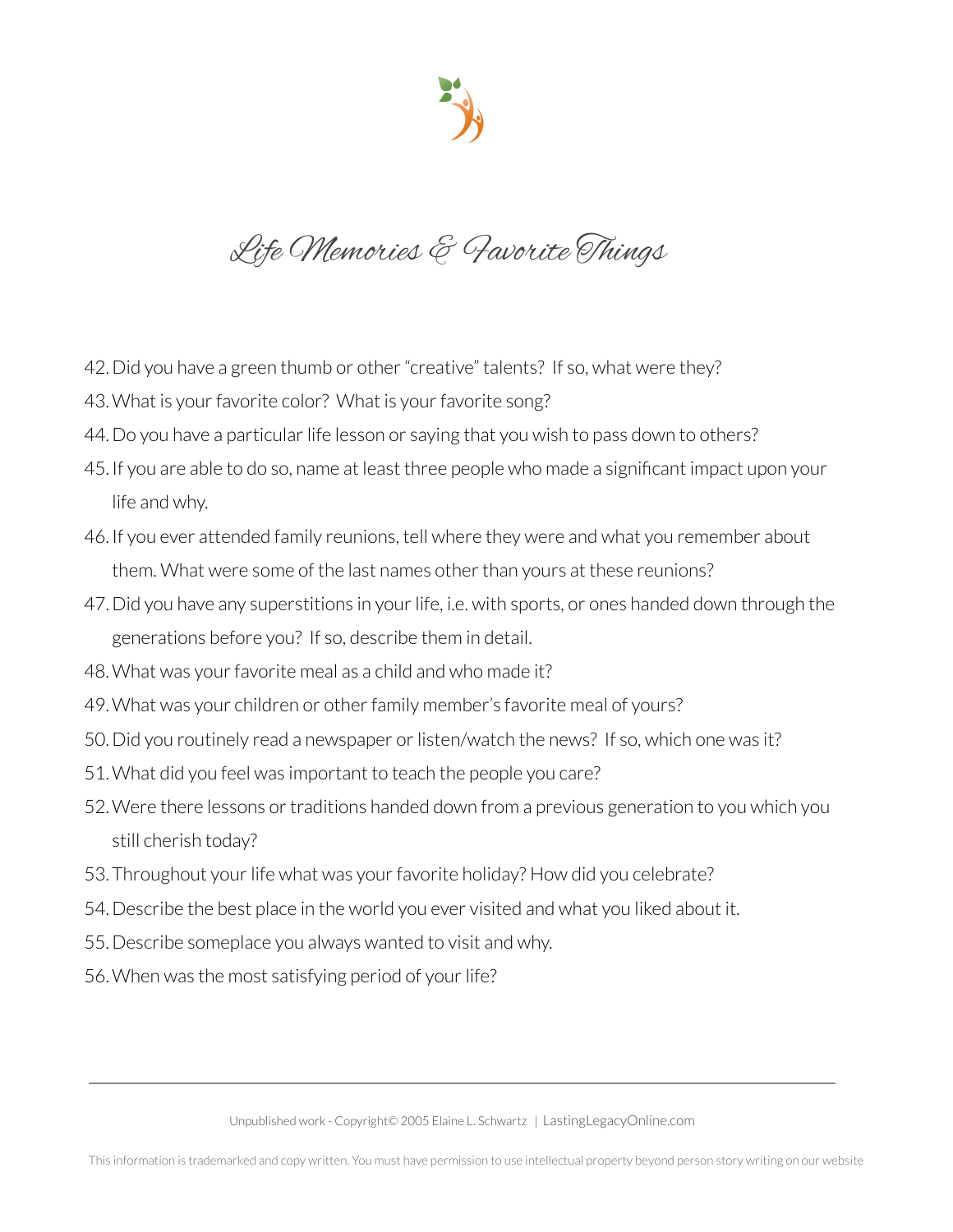

- 57.If you went through a particularly difficult time, when was it and why did it occur? How did you overcome the adversity?
- 58.If you ever had a cause you worked for or a volunteer effort that was important to you, describe it.
- 59.Describe your political experiences or beliefs. If you had a party affiliation, which one was it?
- 60.Did you ever experience a moment in yourlife when you felt enlightened? If so, when was it?
- 61.What traits do your children embody that are stereotypically yours?
- 62.What did you feel was the most important life lesson to teach your children?
- 63.What activities did your children participate in that you either participated in or gave them encouragement for?

My Golden Late Life Years

- 64.If you still have a mate, what have you learned about him/her overthe years that you didn't know when you were first united?
- 65. Of all the places you have lived, which has been your favorite?
- 66.If you retired from an occupation, describe how you spent yourretirement days and evenings.
- 67. If grandchildren came into your life, describe memories of the first one and each one thereafter.
- 68.What is one thing you feel most important for your grandchildren to understand about you?
- 69.What do you appreciate about culture today vs. when you were growing up?
- 70.Describe an unfulfilled dream.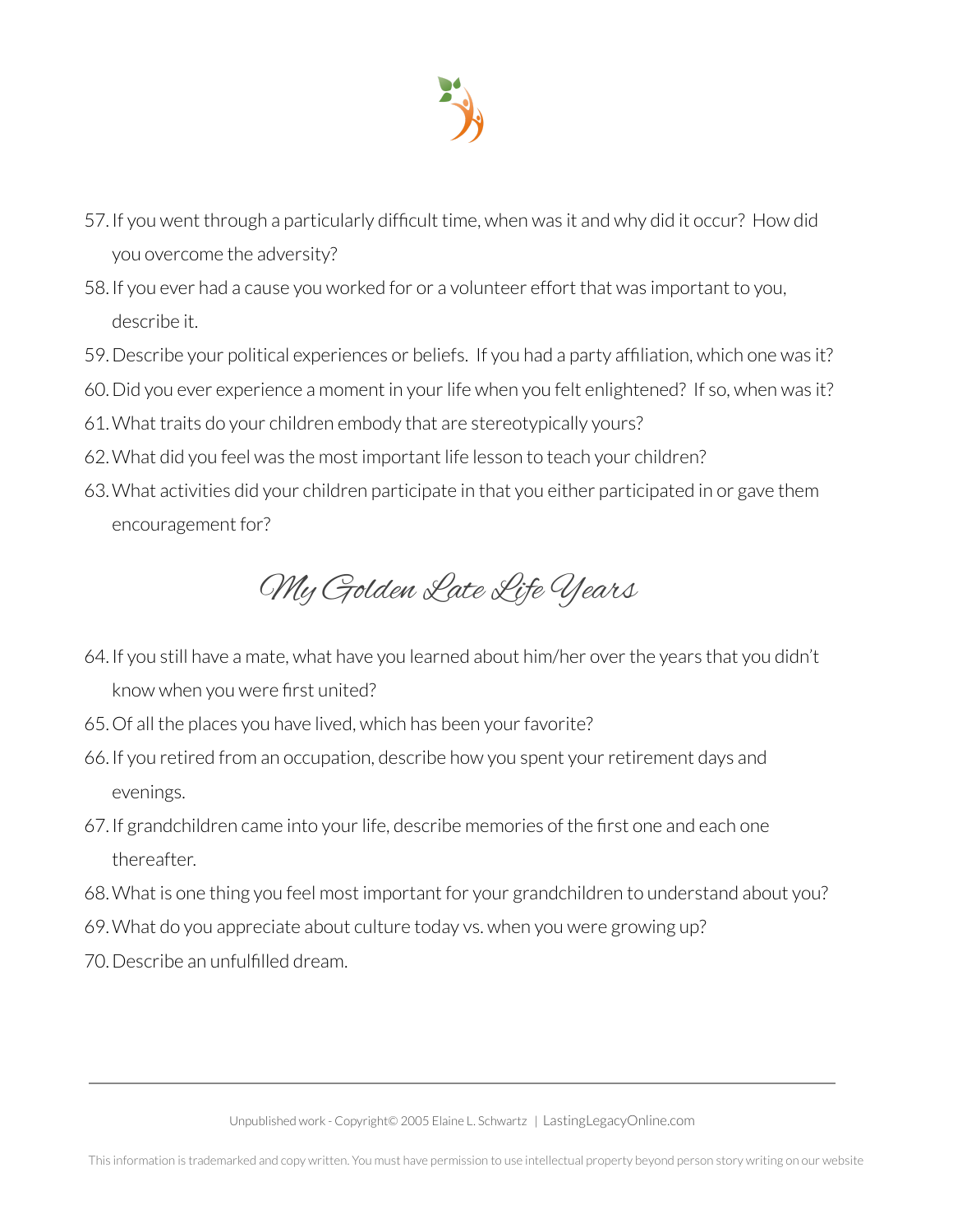

The Final Chapter

- 71.If you are in the final stage of yourlife due to an illness, describe how it came about, and your acceptance of it now.
- 72.If you are not terminally ill but you are in the years considered as "old age," what are your hopes for the future? Is there anything you still wish to accomplish?
- 73. As you look back on your life, what are you most proud of? What are your fondest memories as an adult?
- 74. What advice or favorite sayings would you give members of your family?

#### National and World Event Memories

- 75.Many of us remember exactly what we were doing when an event occurred that "shook the world." Examples may be when man first stepped on the moon, when JFK was shot, or when the World Trade Centers in New York were struck by terrorists. Did any national event occur during your lifetime that made you reevaluate your own life and/or what was important to you?
- 76. How did the events of COVID-19 re-shape your family dynamics? How did it alter the course of your own life?

Unpublished work - Copyright© 2005 Elaine L. Schwartz | LastingLegacyOnline.com

This information is trademarked and copy written. You must have permission to use intellectual property beyond person story writing on our website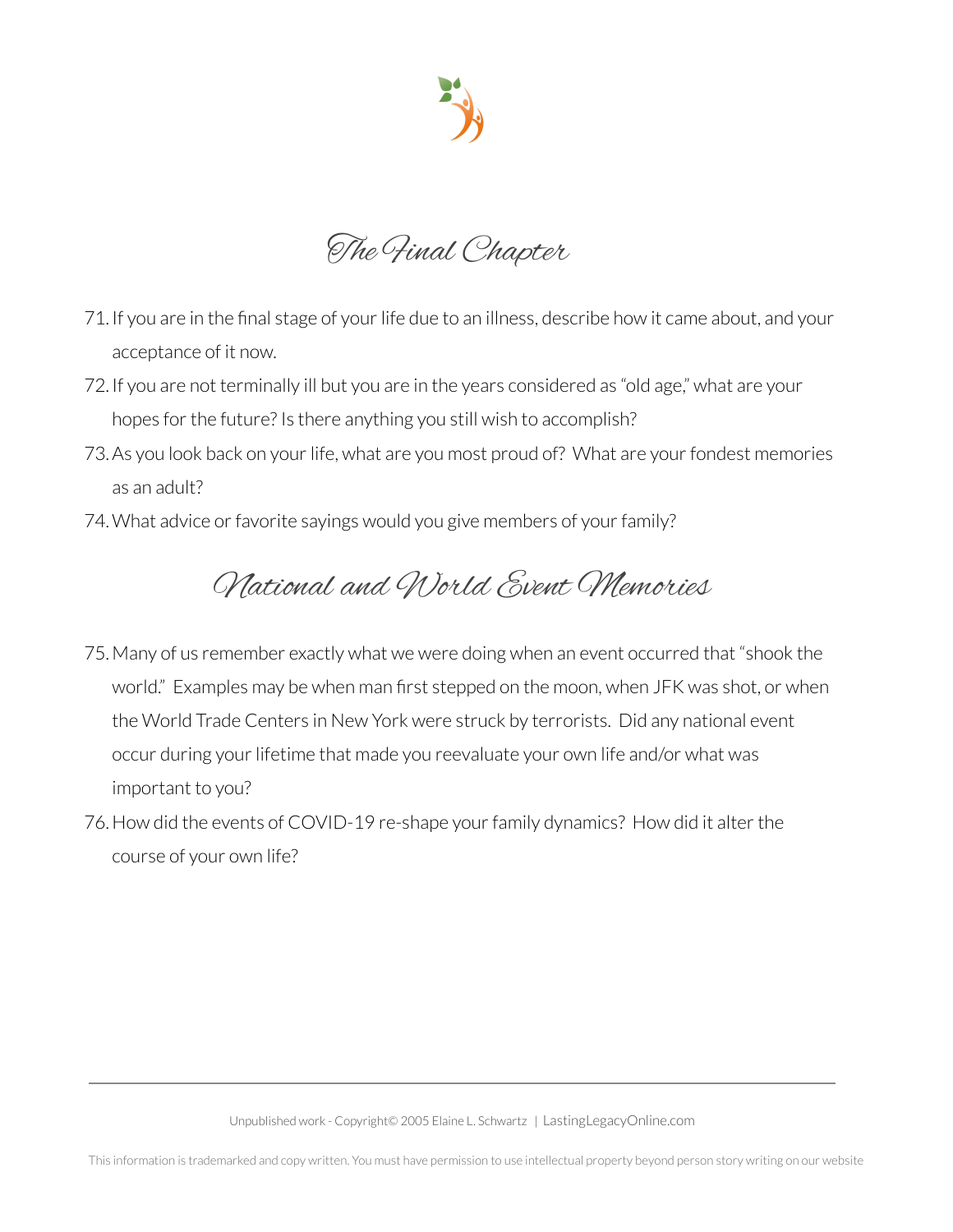

Family Tree

If you know or have a chart of your family tree and ancestry, upload it to your story, or add a link to your online family tree.

Medical History

List your major diseases and hospitalizations. List the diseases or medical history and cause of death of your parents and grandparents.

Epilogue

Finish your story with a final paragraph or paragraphs that relate to your closing thoughts about writing your life story. You can summarize your insights, your aspirations, and your feelings about life, about living, or about an endeavor you will continue to pursue. You can make it sound like your final thoughts, or just the beginning of another venture to your life, knowing you will have many more chapters to write.

Unpublished work - Copyright© 2005 Elaine L. Schwartz | LastingLegacyOnline.com

This information is trademarked and copy written. You must have permission to use intellectual property beyond person story writing on our website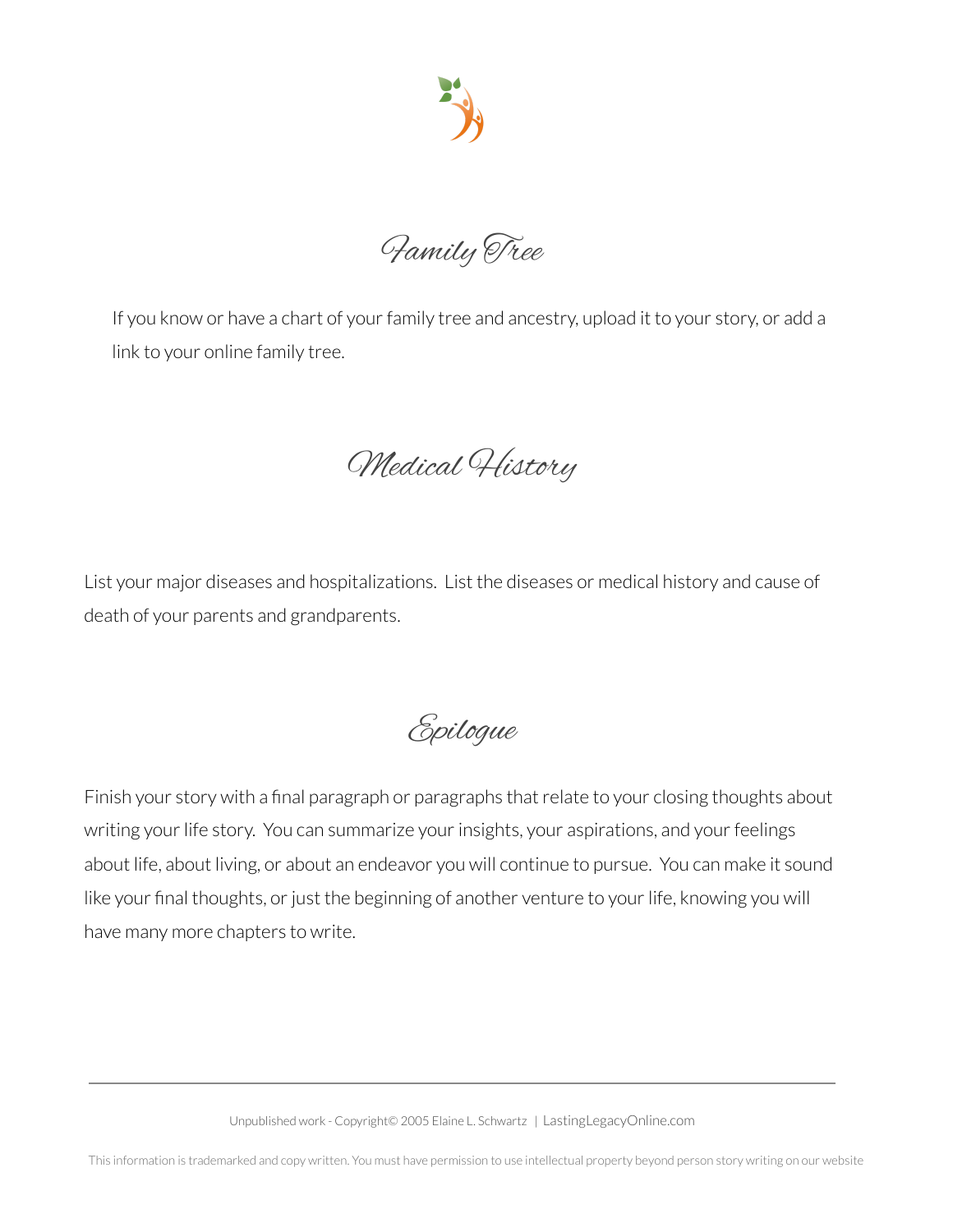# The Family Tree of Names - more info

What's in a name? When we are born our names are created on a bracelet around our wrist. When we die, it is carved in stone and claims a place to dwell forever. The first words we utter as infants are mama and dada. The first words we learn to write are our names. We design and define our names even though they were chosen not by us. When we sign our correspondence, or a binding legal document, we sign our names. We could be lost in a crowd of hundreds, and found, when we hear our own name.

If you were named after someone and they were alive, did you get close to that person, or feel pressured to because of your name? If you were not named after someone, do you know why you were named? Did you have a nickname and how did you come by it?

Names are also part of our "Family Tree". Using the far recesses of your memory list first the grandparents as far back as you can remember, or have been told about, and then list their children and their children and so on.Names also sometimes give indications of ourracial heritage, which may be important to future generations. List the ones you know: My paternal grandmother was white, black, Hispanic, Asian, etc. My paternal grandfather was white, black, Hispanic, Asian, etc.12My maternal grandmother was white, black, Hispanic, Asian, etc.My